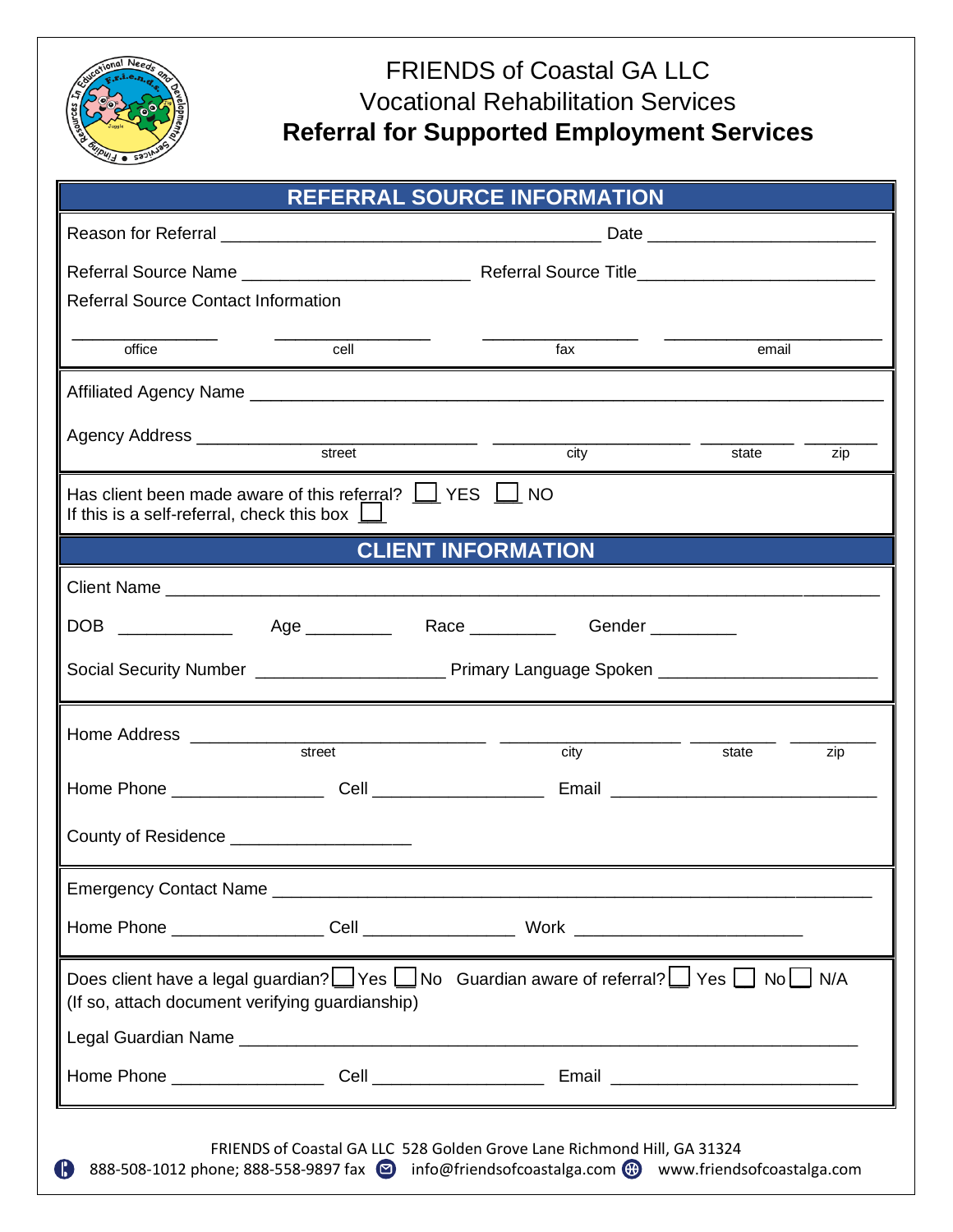|                                                                                                                                                                                                                                      | <b>CLIENT TRANSPORTATION</b> |                                                 |                           |  |  |  |  |  |  |
|--------------------------------------------------------------------------------------------------------------------------------------------------------------------------------------------------------------------------------------|------------------------------|-------------------------------------------------|---------------------------|--|--|--|--|--|--|
| Select client's mode of transportation<br>Has a vehicle <u>D</u> Bus D Taxi/Uber/Lift <b>LI</b> Other LI                                                                                                                             |                              |                                                 |                           |  |  |  |  |  |  |
| <b>EDUCATION * WORK * TRAINING EXPERIENCE</b>                                                                                                                                                                                        |                              |                                                 |                           |  |  |  |  |  |  |
| <b>Highest Education</b><br><b>Level Completed</b>                                                                                                                                                                                   | <b>Institution Name</b>      | <b>Year Completed</b>                           | If not completed, why?    |  |  |  |  |  |  |
|                                                                                                                                                                                                                                      |                              |                                                 |                           |  |  |  |  |  |  |
| Current employment status $\boxed{\underline{\qquad}}$ Employed                                                                                                                                                                      |                              | Unemployed                                      | Volunteer                 |  |  |  |  |  |  |
| <b>Past Employers</b>                                                                                                                                                                                                                | <b>Start Date</b>            | <b>End Date</b>                                 | <b>Reason for leaving</b> |  |  |  |  |  |  |
|                                                                                                                                                                                                                                      |                              |                                                 |                           |  |  |  |  |  |  |
|                                                                                                                                                                                                                                      |                              |                                                 |                           |  |  |  |  |  |  |
|                                                                                                                                                                                                                                      |                              |                                                 |                           |  |  |  |  |  |  |
|                                                                                                                                                                                                                                      |                              |                                                 |                           |  |  |  |  |  |  |
|                                                                                                                                                                                                                                      |                              |                                                 |                           |  |  |  |  |  |  |
| Does client have a desire to engage in locating employment?                                                                                                                                                                          |                              | Yes L<br><b>No</b>                              |                           |  |  |  |  |  |  |
|                                                                                                                                                                                                                                      |                              | <b>FINANCIAL INFORMATION * SOURCE OF INCOME</b> |                           |  |  |  |  |  |  |
| Source of income $\boxed{\phantom{a}}$ SSI $\boxed{\phantom{a}}$ SSD $\boxed{\phantom{a}}$ VA $\boxed{\phantom{a}}$ Retirement $\boxed{\phantom{a}}$ Child Support $\boxed{\phantom{a}}$ No Income<br>Other benefits _______________ |                              |                                                 |                           |  |  |  |  |  |  |
| If source of income is pending, please give date application was submitted ________________________<br>Representative Payee (if applicable) Ves NoU N/A                                                                              |                              |                                                 |                           |  |  |  |  |  |  |
|                                                                                                                                                                                                                                      |                              |                                                 |                           |  |  |  |  |  |  |
|                                                                                                                                                                                                                                      |                              |                                                 |                           |  |  |  |  |  |  |
| Power of Attorney Name <b>Manual Community</b> Phone <b>Phone Phone</b>                                                                                                                                                              |                              |                                                 |                           |  |  |  |  |  |  |
| <b>MENTAL HEALTH INFORMATION</b>                                                                                                                                                                                                     |                              |                                                 |                           |  |  |  |  |  |  |
| Please attach a recent psychiatric/psychological evaluation or doctor's letter to verify client's diagnosis.                                                                                                                         |                              |                                                 |                           |  |  |  |  |  |  |
|                                                                                                                                                                                                                                      |                              |                                                 |                           |  |  |  |  |  |  |
|                                                                                                                                                                                                                                      |                              |                                                 |                           |  |  |  |  |  |  |
| FRIENDS of Coastal GA LLC 528 Golden Grove Lane Richmond Hill, GA 31324<br>888-508-1012 phone; 888-558-9897 fax (D) info@friendsofcoastalga.com (D) www.friendsofcoastalga.com<br>$\bullet$                                          |                              |                                                 |                           |  |  |  |  |  |  |